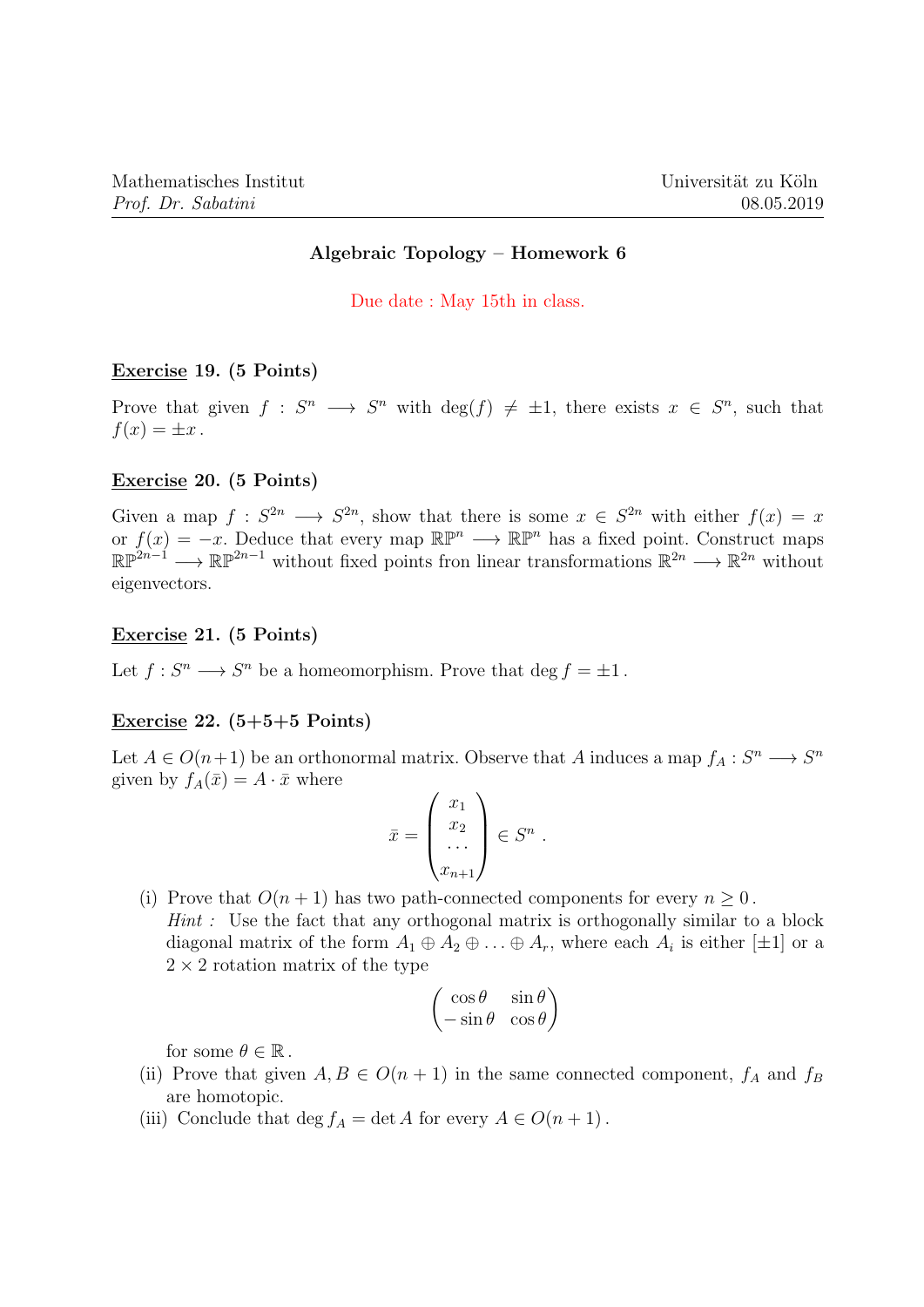Consider  $H_{n-1}(\mathbb{R}^n - \{p\})$  and choose a generator a of this group to identify canonically  $H_{n-1}(\mathbb{R}^n - \{p\})$  with  $\mathbb{Z}$  by sending a to 1.

For an open set  $U \subset \mathbb{R}^n$  and  $p \in U$ , we use the following two isomorphisms to pull back a to a generator of  $H_n(U, U - \{p\})$ , namely :

$$
\iota_*: H_n(U, U - \{p\}) \longrightarrow H_n(\mathbb{R}^n, \mathbb{R}^n - \{p\}),
$$

induced by the inclusion map  $\iota : (U, U - \{p\}) \longrightarrow (\mathbb{R}^n, \mathbb{R}^n - \{p\})$ , and the inverse of the boundary operator in the long exact sequence

$$
0 \cong H_n(\mathbb{R}^n) \longrightarrow H_n(\mathbb{R}, \mathbb{R}^n - \{p\}) \longrightarrow H_{n-1}(\mathbb{R}^n - \{p\}) \longrightarrow H_{n-1}(\mathbb{R}^{n-1}) \cong 0.
$$

Let  $U, V \subset \mathbb{R}^n$ , be two open sets, p a point in U and  $f: U \longrightarrow V$  a continuous function. Following the above procedure, let  $a'$  and  $b'$  be the generators of the groups  $H_n(U, U - \{p\}), H_n(V, V - \{f(p)\})$ , which we use to identify  $H_n(U, U - \{p\})$  and  $H_n(V, V - \{f(p)\})$  with Z. With these identifications the map

$$
f_*: H_n(U, U - \{p\}) \longrightarrow H_n(V, V - \{f(p)\})
$$

becomes multiplication by an integer, called the *degree of f at p* and denoted by deg  $f_p$ .

\*\*\*

### Exercise 23. (5+5 Points)

In this Exercise you may assume the following Proposition :

**Proposition.** Let  $U, V \subset \mathbb{R}^n$  be open sets and  $f: U \longrightarrow V$  be a  $C^{\infty}$ -function such that for  $p \in U$ , the Jacobian matrix  $J_f(p)$  is invertible. Then the local degree of f at p equals the sign of the determinant of the Jacobian matrix  $J_f(p)$ .

- (i) Show that a polynomial  $f(z)$  with complex coefficients, viewed as a map  $\mathbb{C} \longrightarrow \mathbb{C}$ , can be extended to a continuous map of one-point compactifications  $\tilde{f}: \mathbb{C}P^1 \longrightarrow$  $\mathbb{C}P^1$  .
- (ii) Show that the degree of  $\tilde{f}$  equals the degree of f as a polynomial.